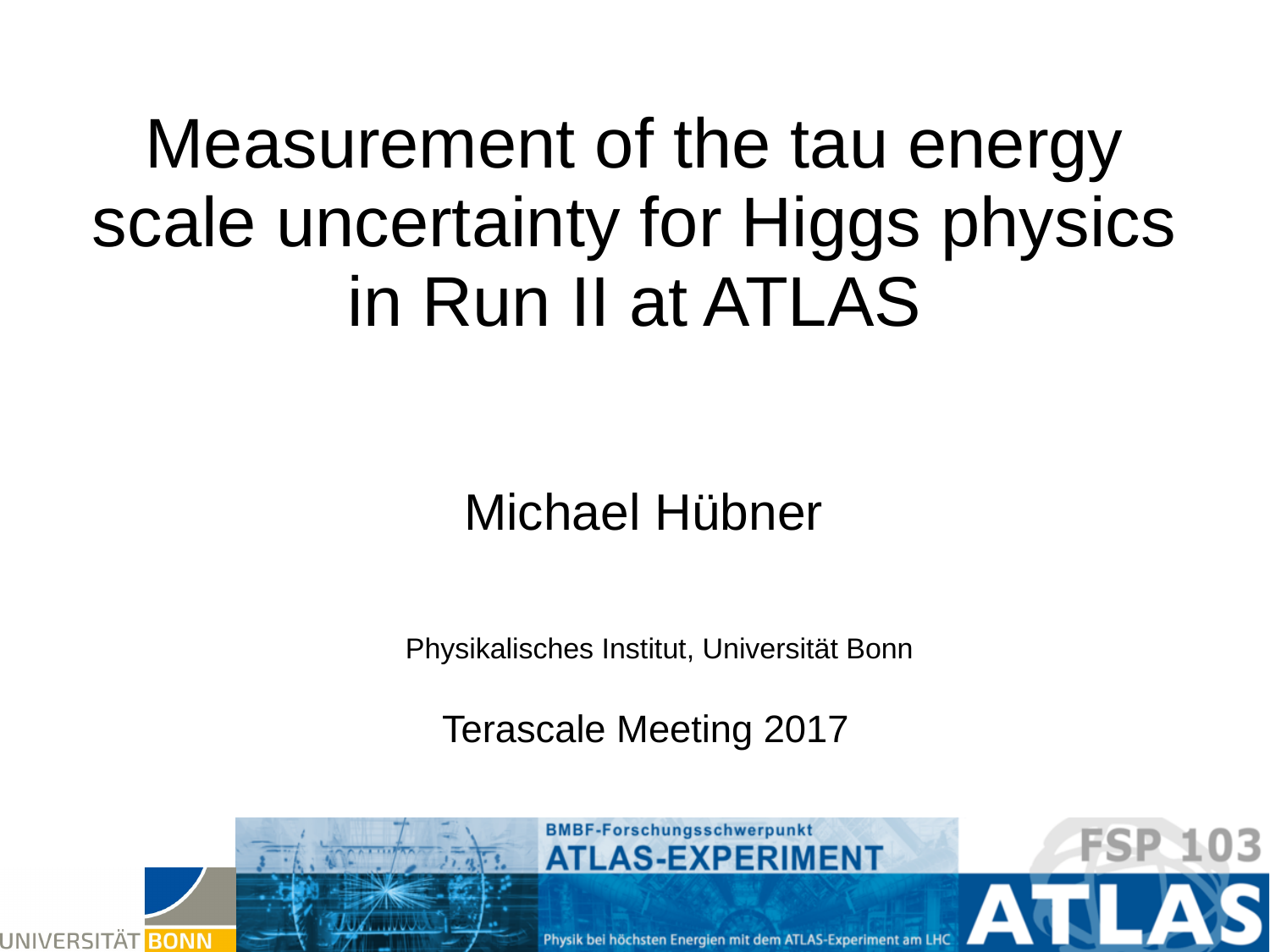#### The Tau Lepton

- Short lifetime:  $\sim$ 290 fs
- Decays inside the beam pipe
	- Neutrino not visible in the detector
	- Classification into leptonic and hadronic decays
- Interesting for measurements of the Yukawa coupling or possible CP violation in Higgs decays

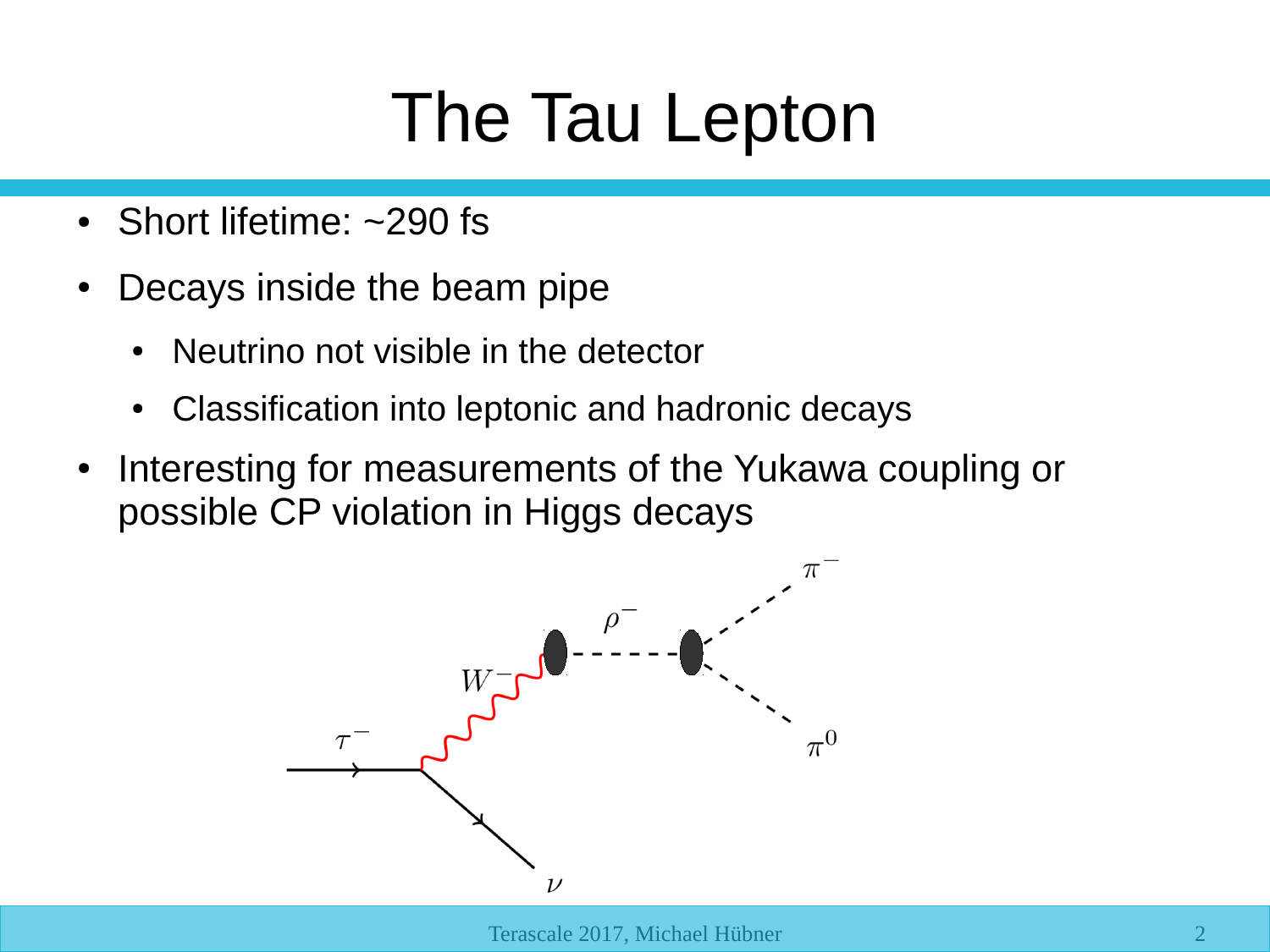#### Hadronic Tau Decays

- Hadronic tau decays are mostly made up by a varying number of
	- Neutral pions: EMcal
	- Charged pions: Tracker
- New tau reconstruction takes advantage of this
- For more details of the reconstruction, please refer to arXiv:1512.05955 [hep-ex]



P. Wagner, Seminar über Teilchenphysik, 01.06.2017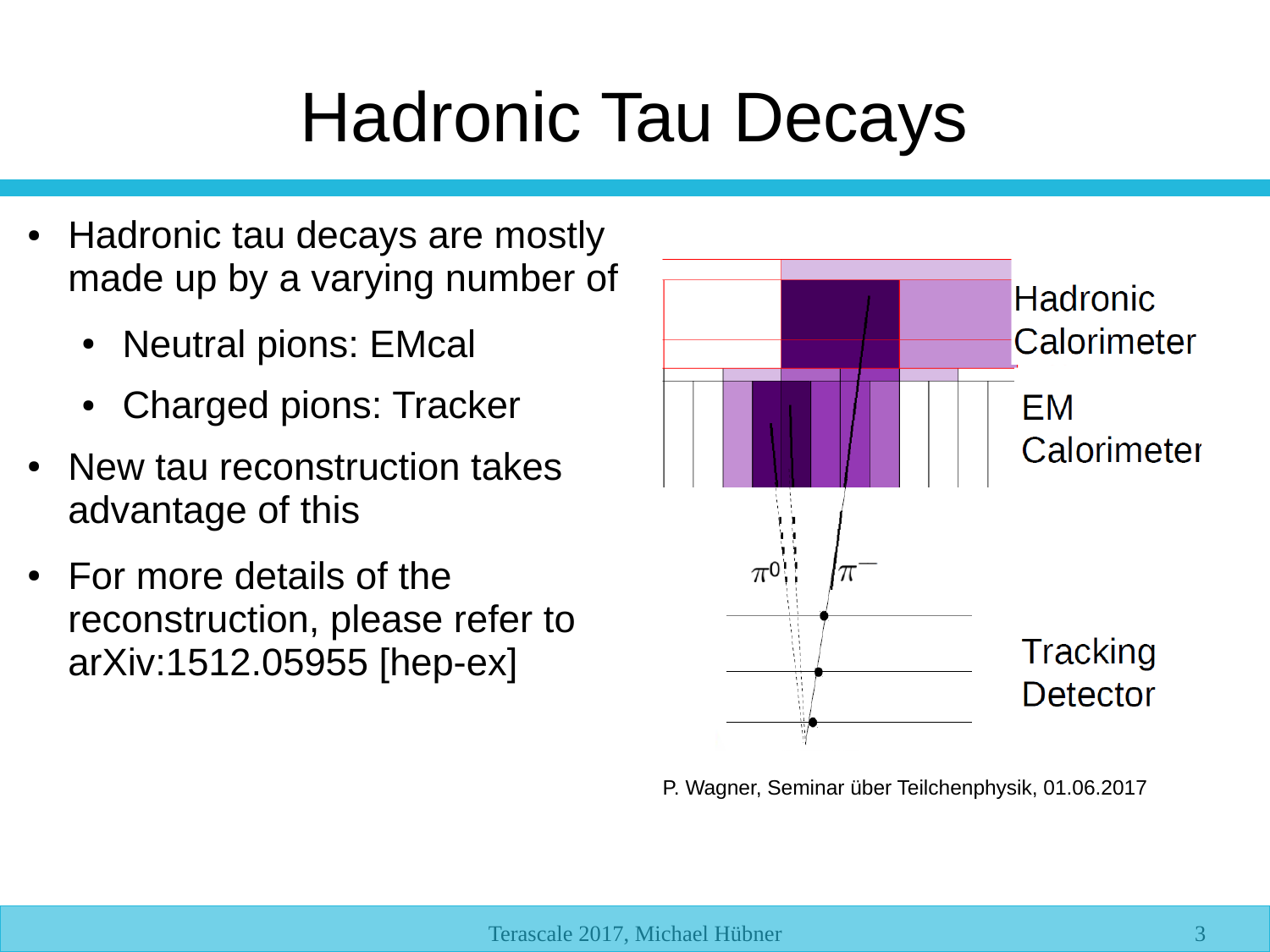## Motivation TES/TER

- Reconstruction algorithms are calibrated
- Remaining differences between data and MC are determined by measurements
	- Tau Energy Scale (TES) accounts for an offset
	- Tau Energy Resolution (TER) accounts for resolution effects
- Measured in well-understood processes of the Standard Model, here:  $Z \rightarrow \tau \tau$
- One of the dominant uncertainties in  $H \to \tau\tau$ analyses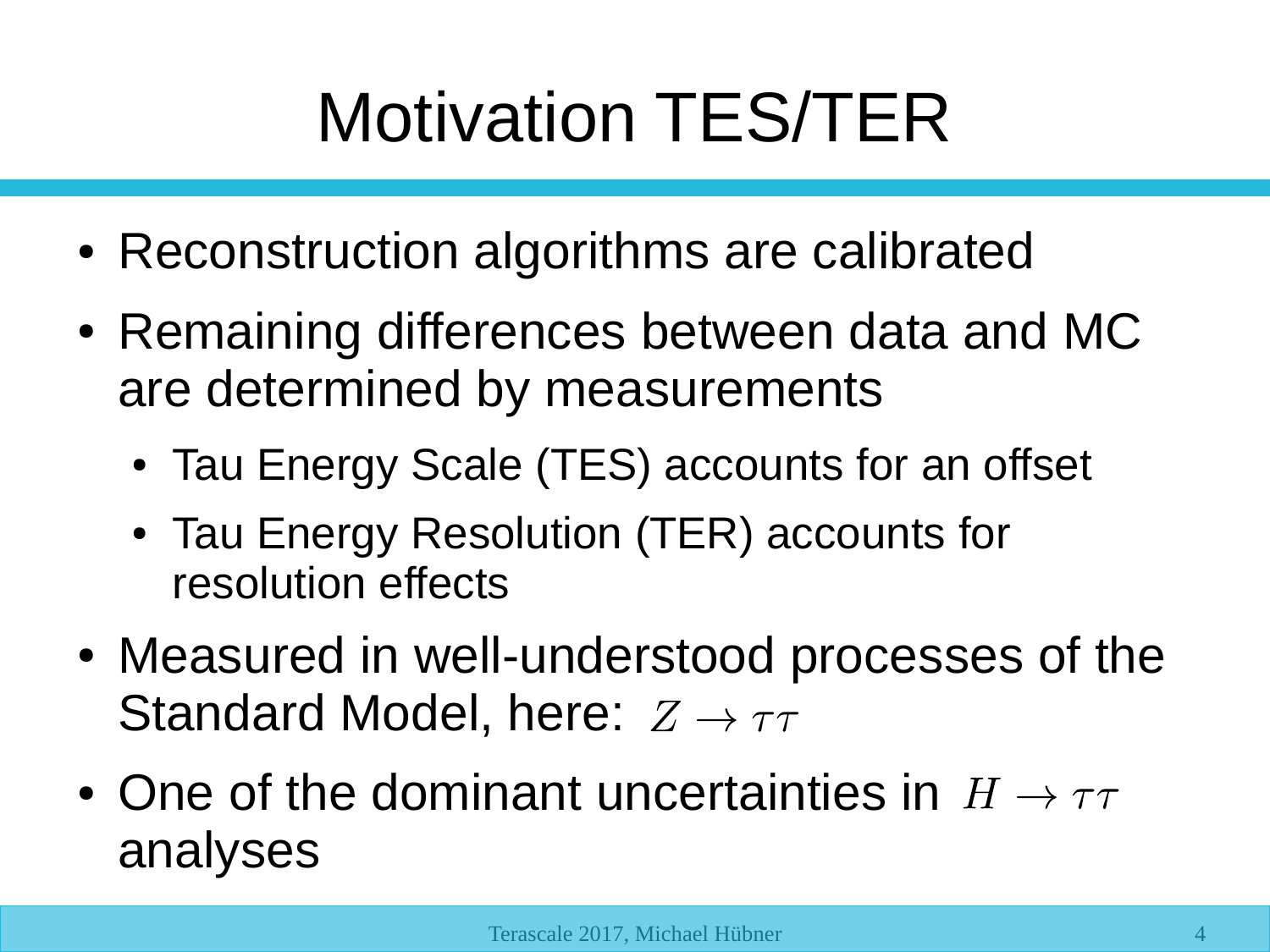#### Parametrisation For TES

- Different resolutions for EM part and hadronic part of the tau decay, i.e. for the neutral and charged pions
- Calculate EM fraction of tau decay based on MC  $(\pi^0 \rightarrow \gamma \gamma \rightarrow$  showering in EM calorimeter)

$$
f_{EM} = \frac{p_{T,neutral}^{truth}}{p_T^{truth}}
$$

• Define seperate scale factors for EM part and hadronic part of the tau  $p_T$ 

 $p_T(\alpha_{EM}, \alpha_{had}) = (\alpha_{EM} f_{EM} + \alpha_{had}(1 - f_{EM})) p_T$ 

- Tau energy resolution is parametrised in a similar way
- Fit to an observable is performed to extract these scale factors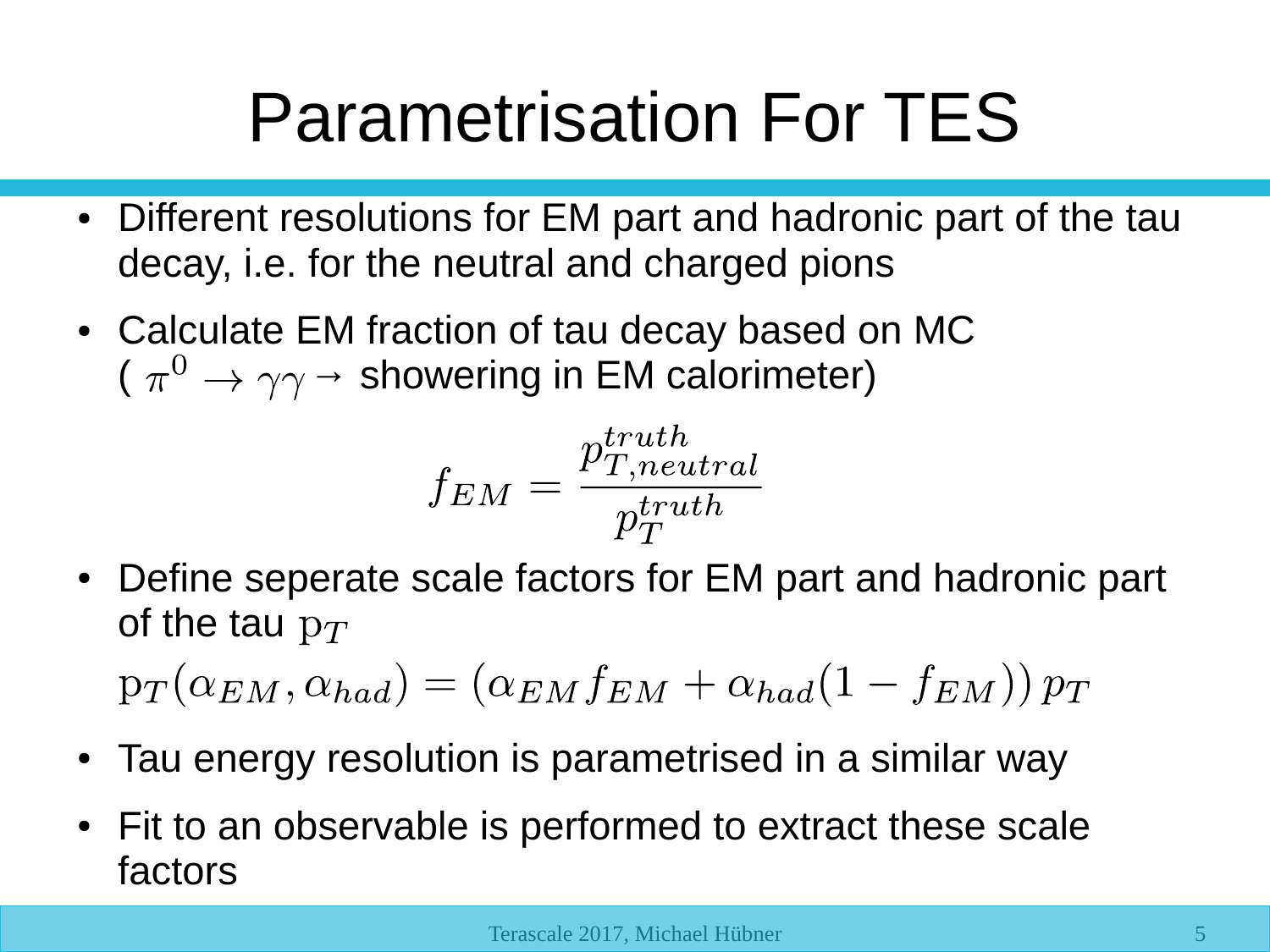#### Observable

- Choose observable that is sensitive to the different components of the tau decay •  $\Upsilon = 2 \cdot \frac{p_T^{\tau, \text{alltracks}}}{T}$
- $\Upsilon = 2 \cdot \frac{p_T}{p_T^{\tau, \text{vis}}} 1$ <br>  $\pi^{\pm}$  are located at high values
- 
- $\pi^0$  are located at small/negative values
- Was already used in the tau polarisation measurement
- Different parameter of interest!
- Need some adjustments in background and systematic estimation

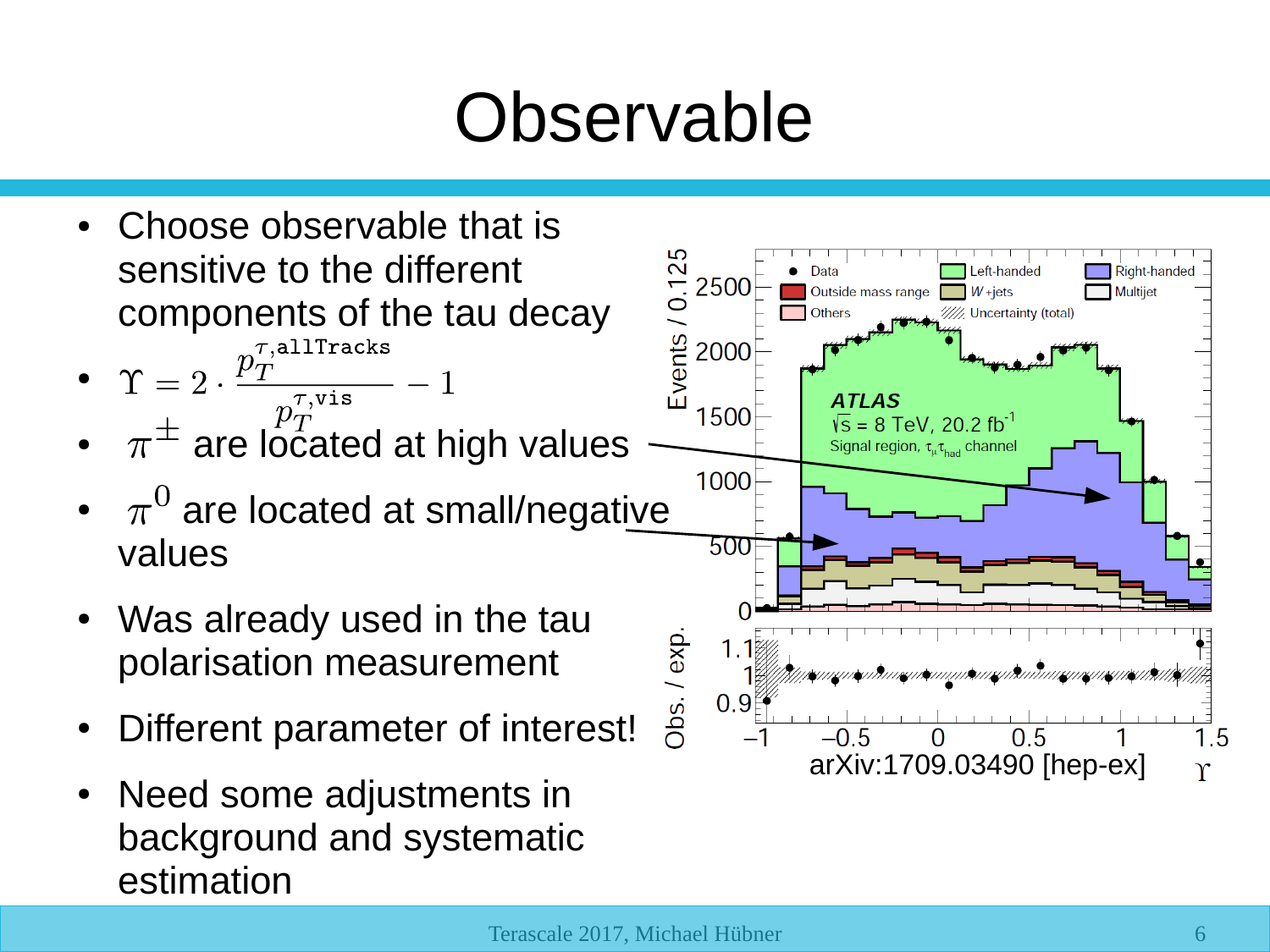#### Event Selection

- Select  $Z \to \tau(\to \mu\nu\nu)\tau(\to had)$  events
- Tag muon and probe hadronically decaying tau:
	- 1 identified and isolated muon
	- 1 identified and hadronically decaying tau with 1 or 3 tracks oppositely charged to the muon
	- Additional topological cuts to suppress background



Additional regions are defined to estimate backgrounds and systematic errors (W Control Region, QCD Control Region, Validation Regions)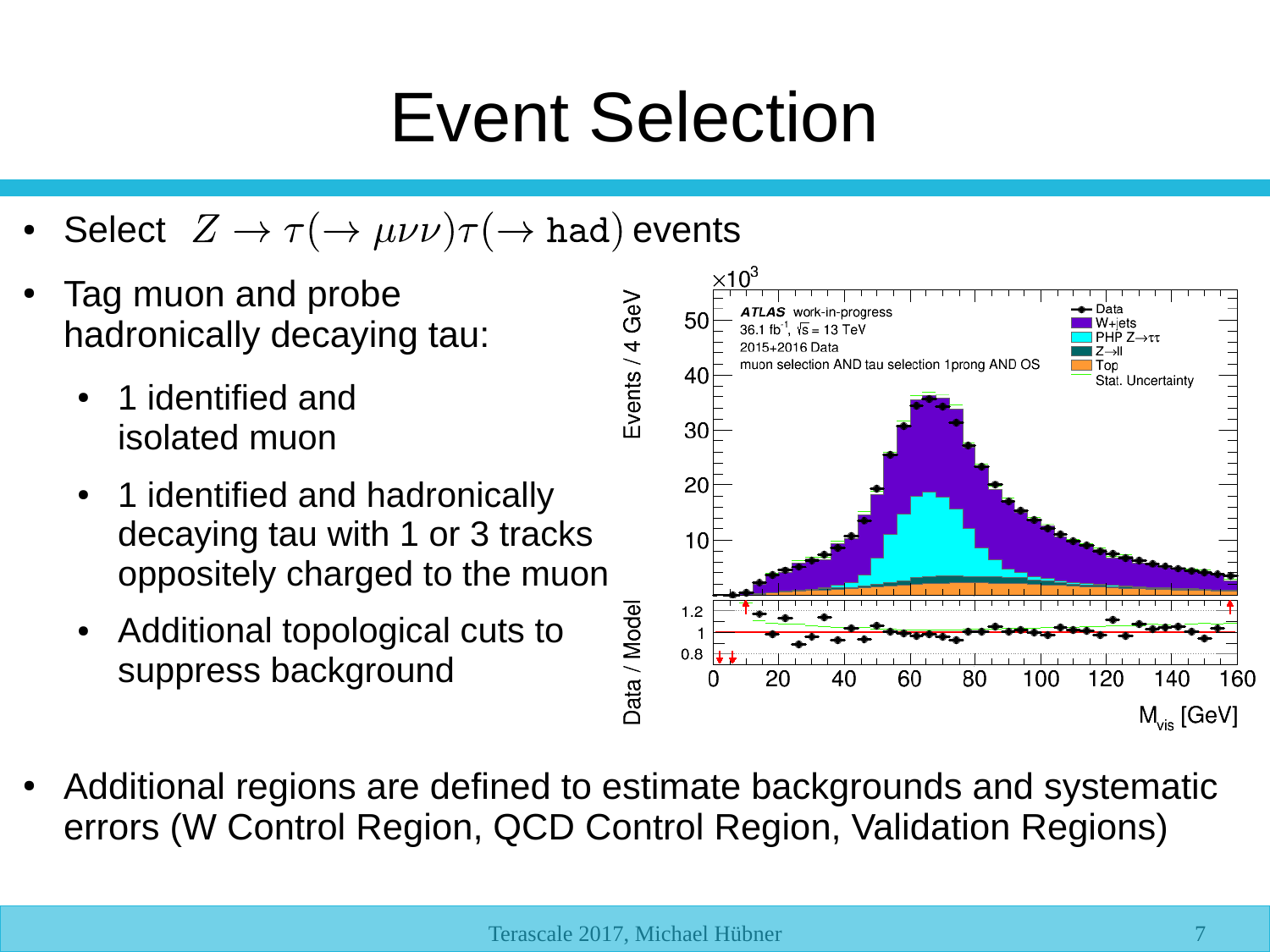- Standard model backgrounds
	- W+jets: jet misidentified as tau
	- Multijet/QCD: jet misidentified as tau + single lepton
	- $Z \rightarrow ll$ : lepton misidentified as tau
	- Top+Antitop: e.g. W decaying leptonically and quark misidentified as tau

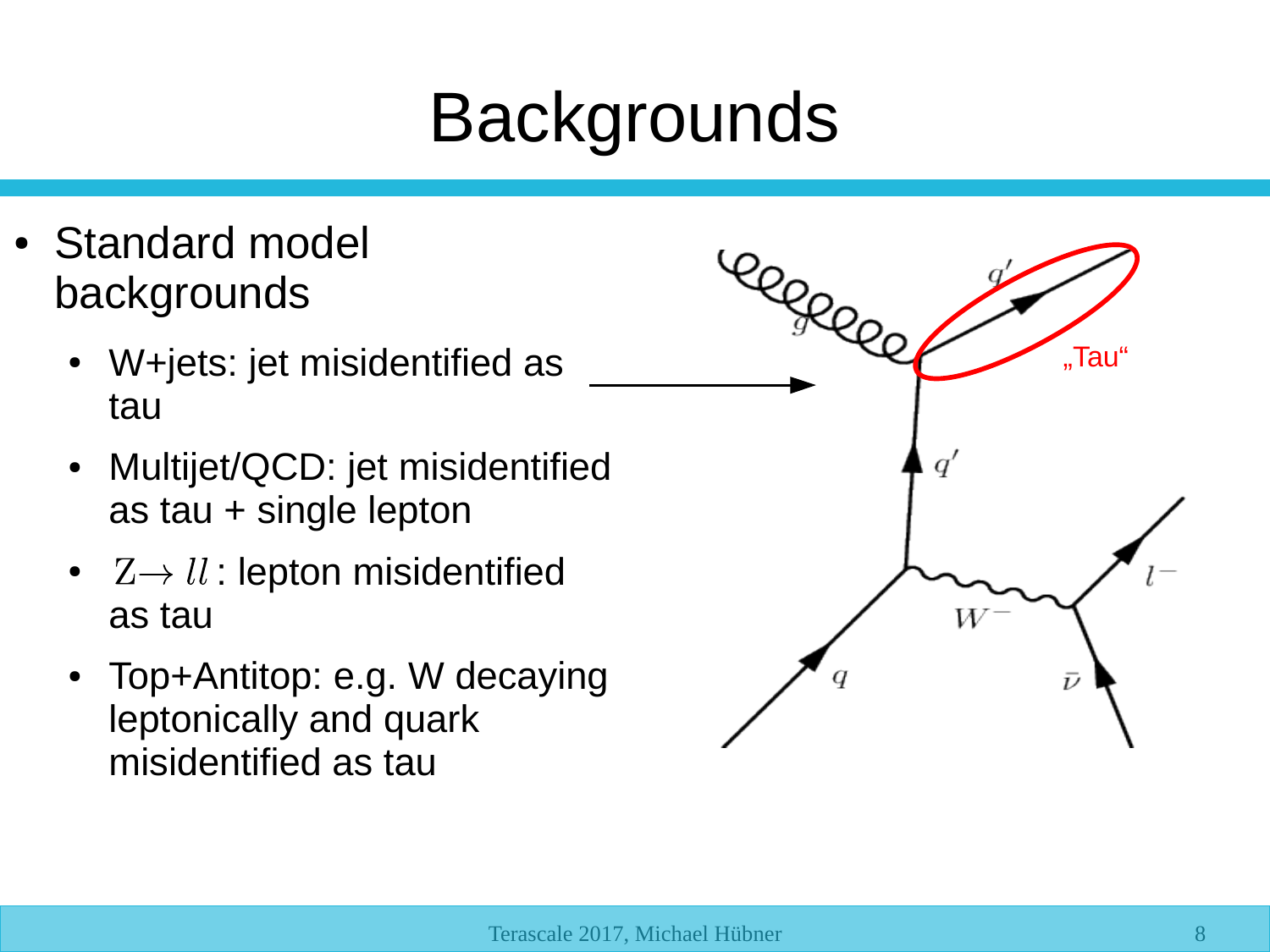- Standard model backgrounds
	- W+jets: jet misidentified as tau
	- Multijet/QCD: jet misidentified as tau + single lepton
	- $Z \rightarrow \mathit{ll}$  : lepton misidentified as tau
	- Top+Antitop: e.g. W decaying leptonically and quark misidentified as tau

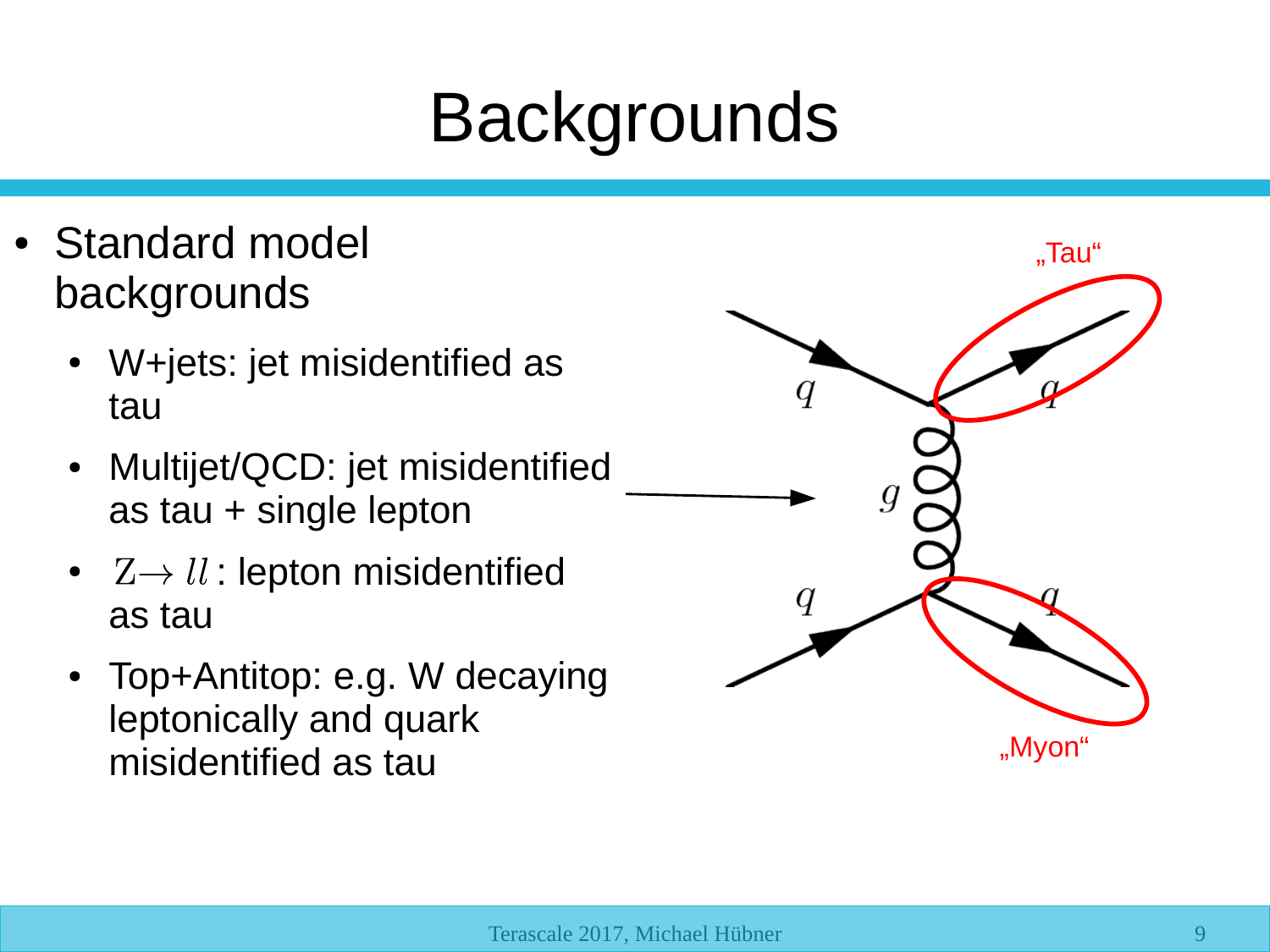- Standard model backgrounds
	- W+jets: jet misidentified as tau
	- Multijet/QCD: jet misidentified as tau + single lepton
	- $Z \rightarrow ll$ : lepton misidentified as tau
	- Top+Antitop: e.g. W decaying leptonically and quark misidentified as tau

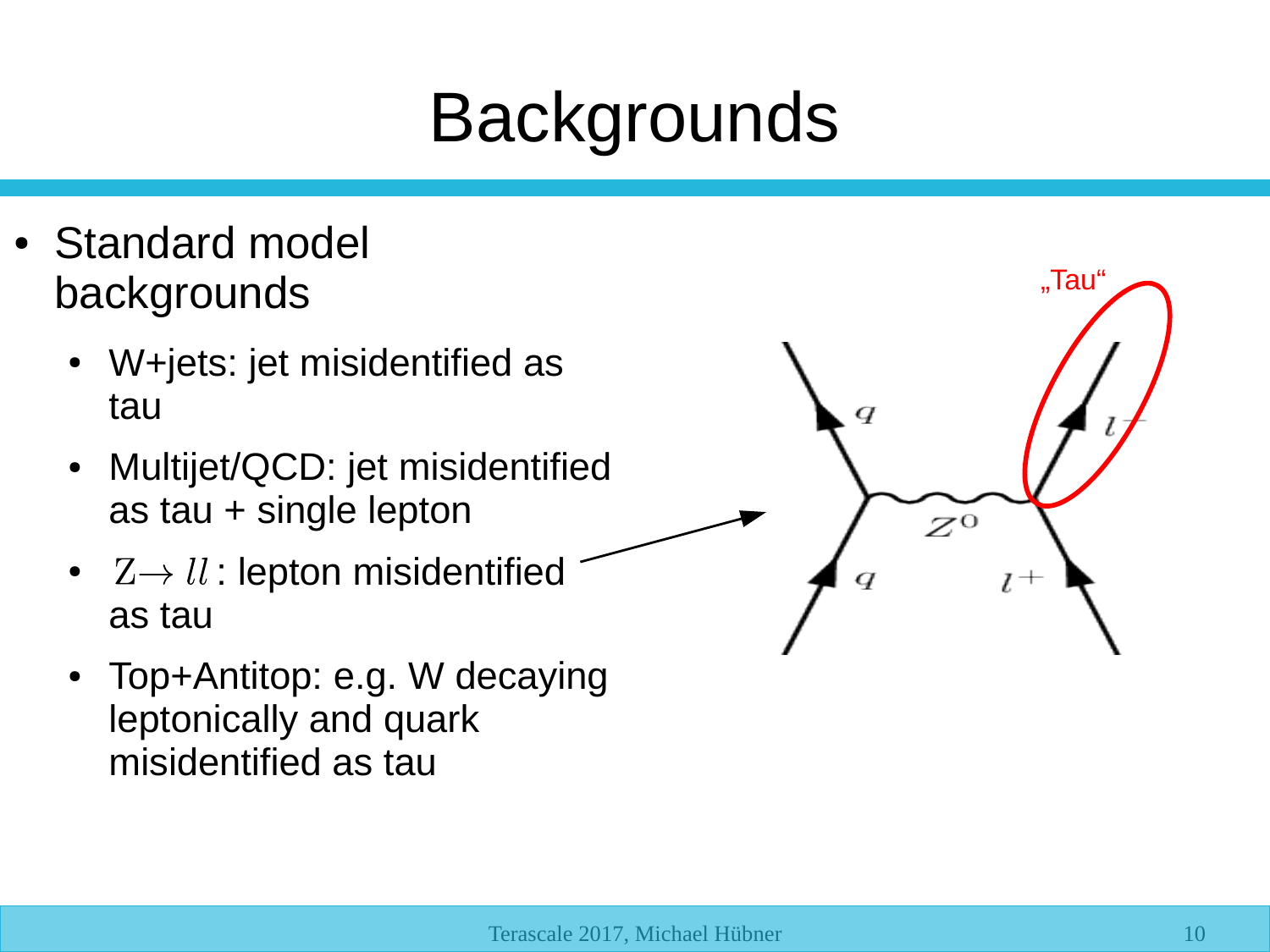- Standard model backgrounds
	- W+jets: jet misidentified as tau
	- Multijet/QCD: jet misidentified as tau + single lepton
	- $Z \rightarrow \mathit{ll}$  : lepton misidentified as tau
	- Top+Antitop: e.g. W decaying leptonically and quark misidentified as tau

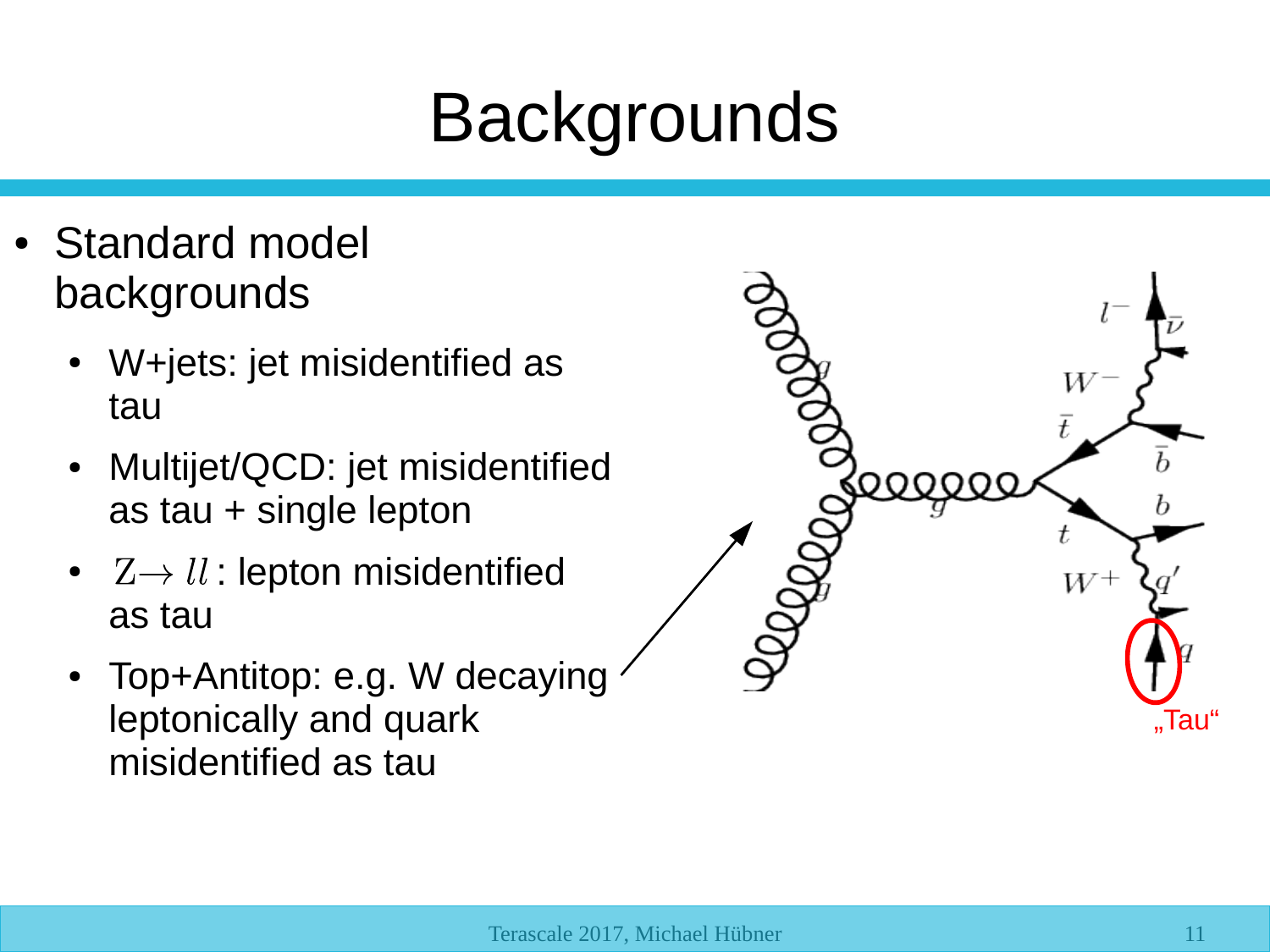#### Backgrounds - W+jets

- Use data from the W CR
- Subtract all MC backgrounds  $\frac{55}{9}$ <br>from data from data
- Scale template with

$$
\mathbf{r}_W^r = \tfrac{N_{W,MC}^r}{N_{W,MC}^{WCR}}
$$

- Need estimate of systematic error on the  $\Upsilon$  shape
- W CR definition:
	- $m_{\text{T}} > 70$  GeV
	- $\Sigma \cos(\Delta \phi(\mu, MET)) < -0.15$

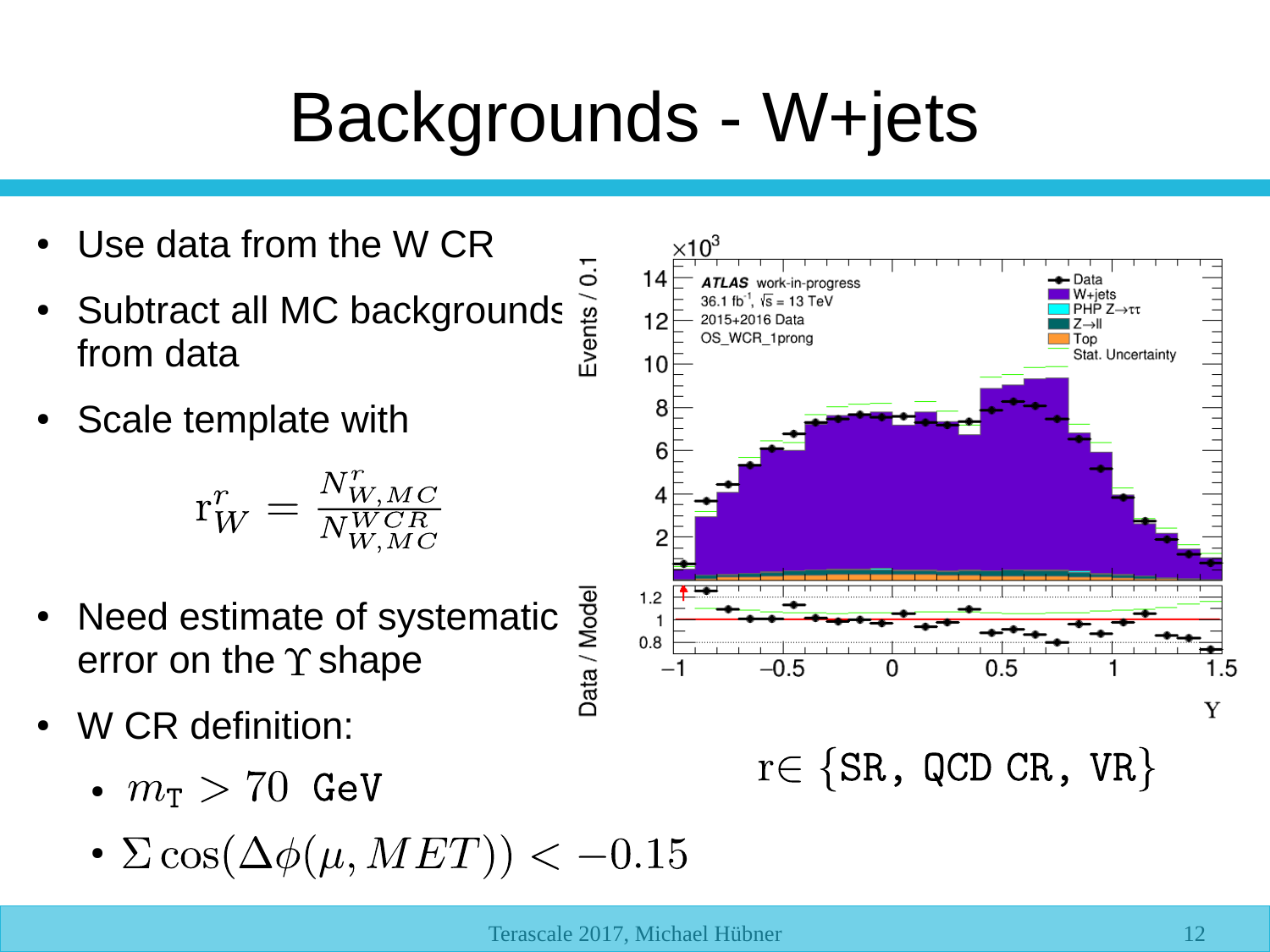### Backgrounds – Multijets

- No MC dataset available with enough statistics
- Estimated using data from the Same Sign Region (same selection as Signal Region with inverted charge requirement)

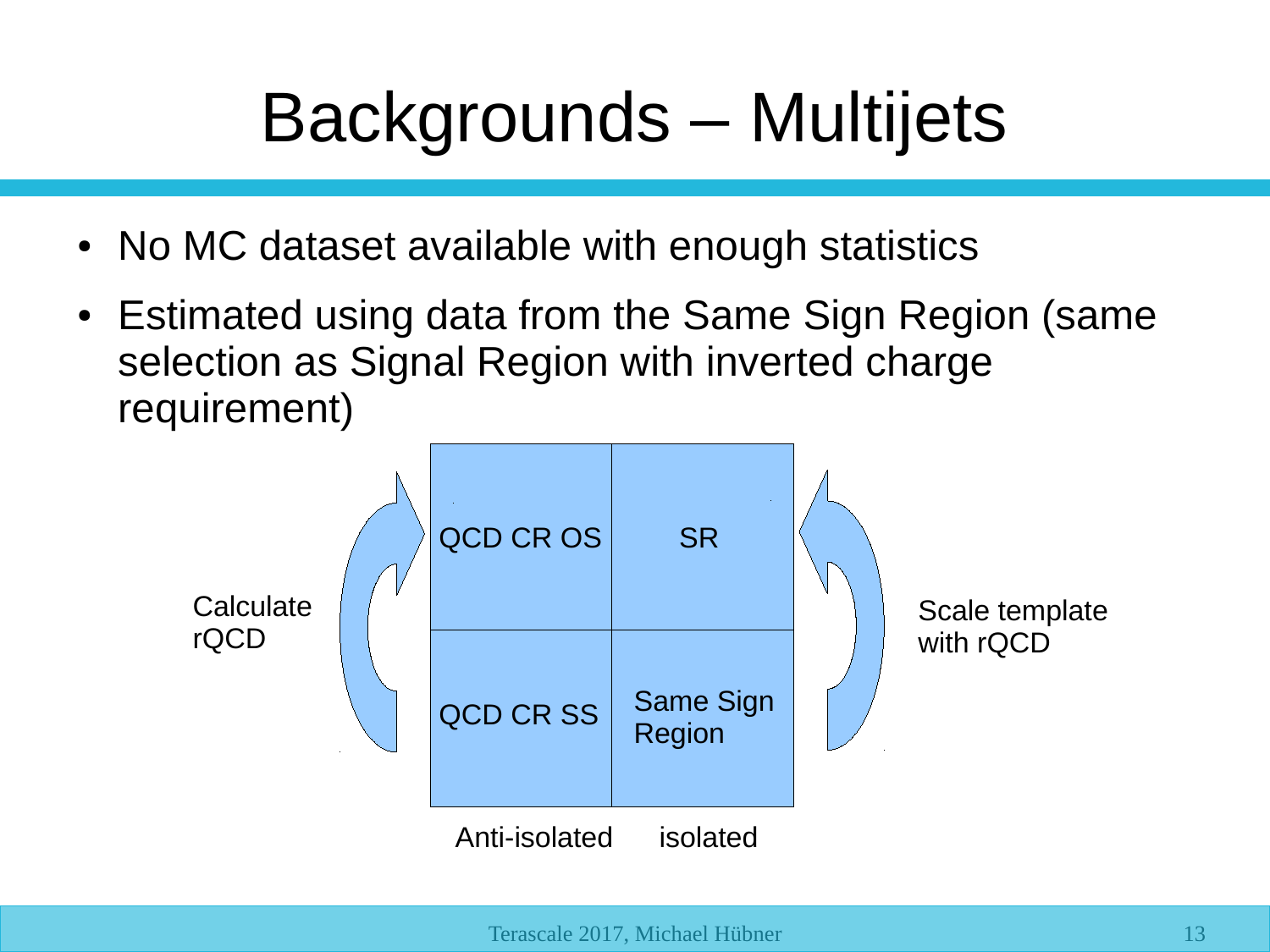- Check each individual input variable of tau ID BDT
- Compare input variable distributions in W CR for data and MC
- Derive absolute error on input variables from those distributions
- Vary input variables by obtained error
- Recalculate BDT score
- Cut on new BDT score gives systematic templates for  $\Upsilon$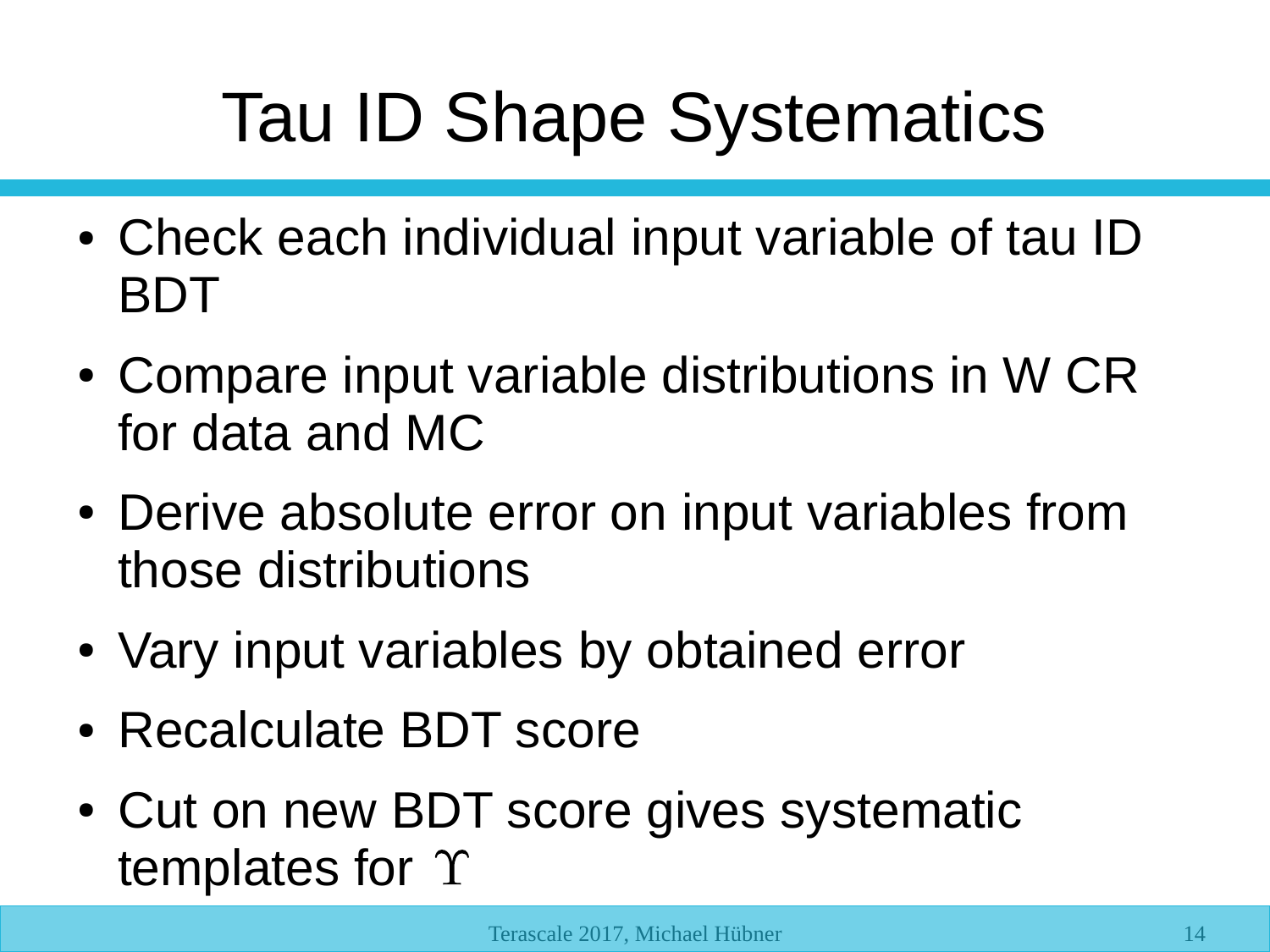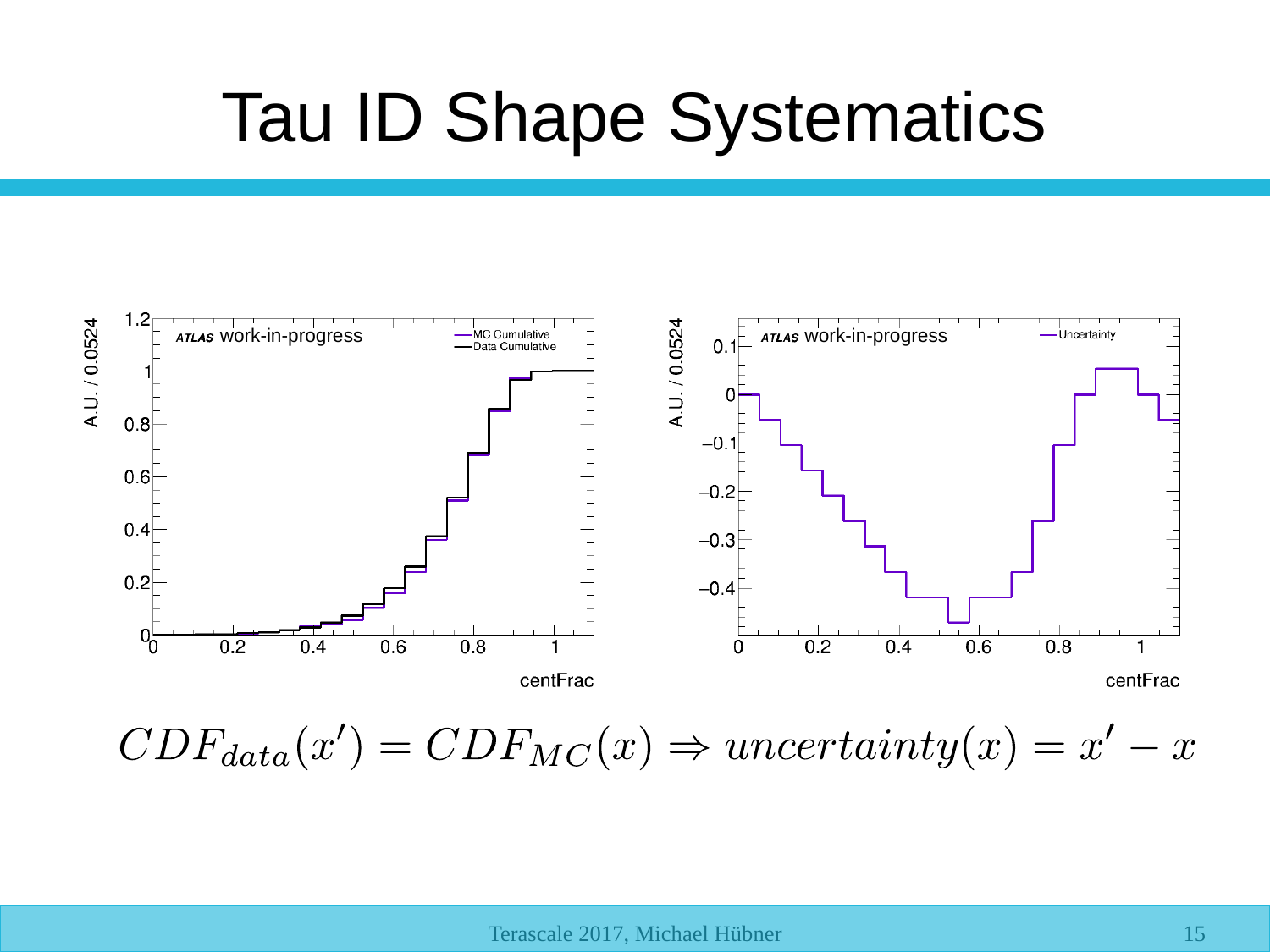

- Need special treatment for **SumPtTrkFrac** (fraction of tracks in isolation region)
- combination of integer (at 0) and float variable (>0)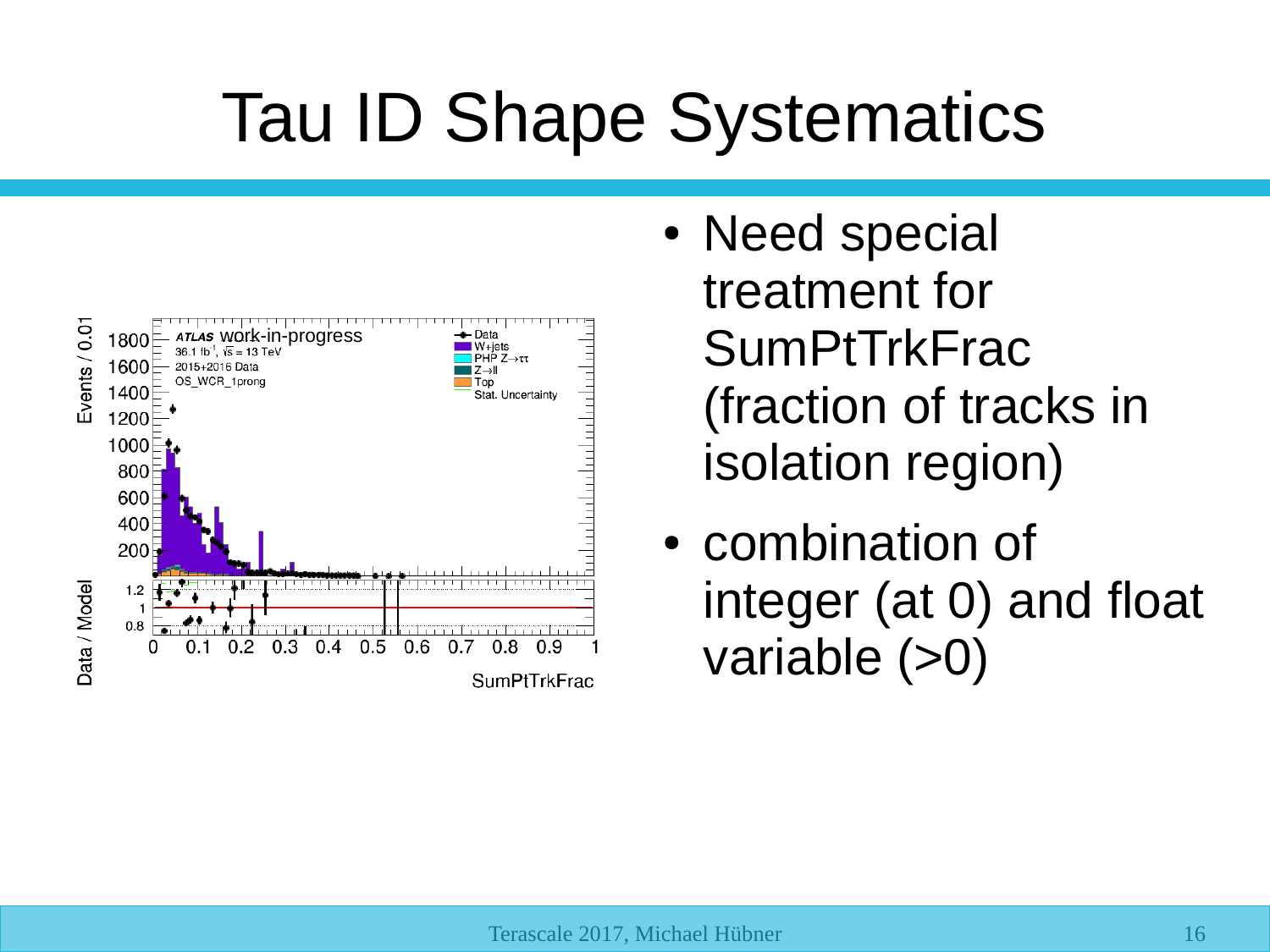

- Exclude SumPtTrkFrac=0 for CDF and error calculation
- Reweight events with SumPtTrkFrac>0 with  $\frac{N_{data}}{N_{MC}}$ (@sumpttrkfrac = 0)  $N_{MC}$ and vice versa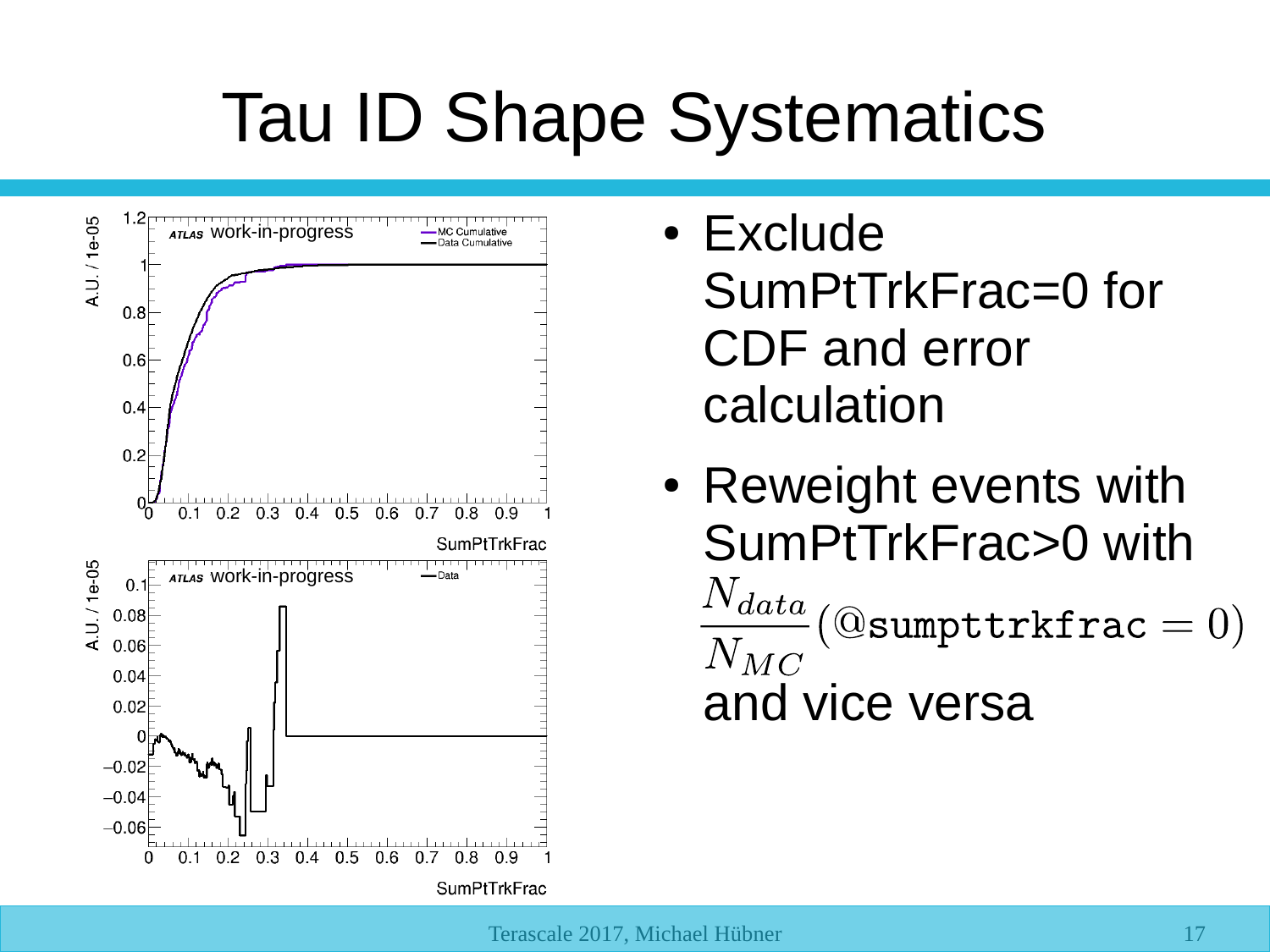![](_page_17_Figure_1.jpeg)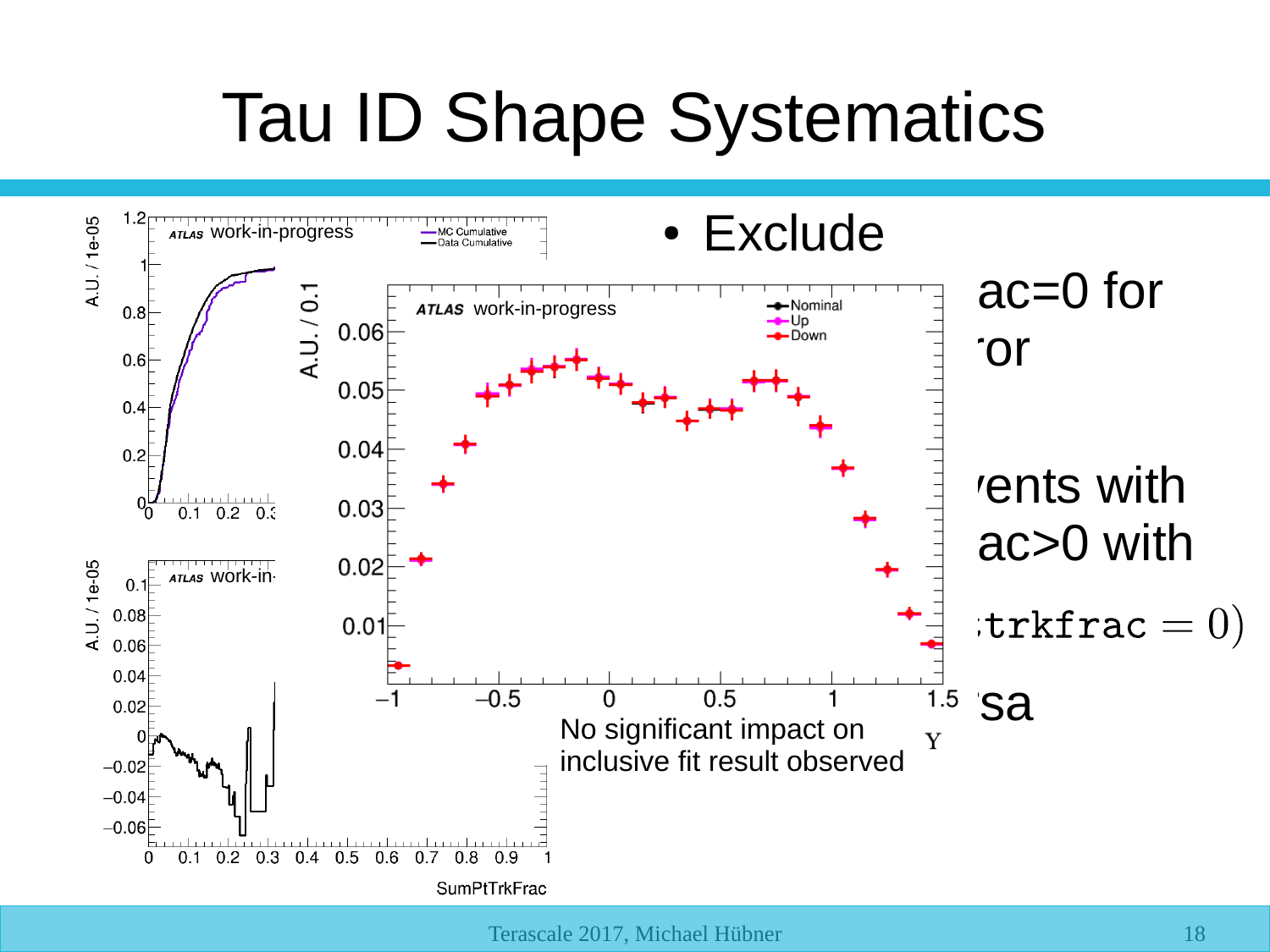#### Summary & Outlook

#### Summary

- Presented ATLAS TES & TER measurement
- Overall analysis strategy
- Shape systematics caused by variation of tau ID

#### **Outlook**

- Finalize background shape systematics
- Perform fit for 1 and 3 prong taus
- Binned in eta and track pT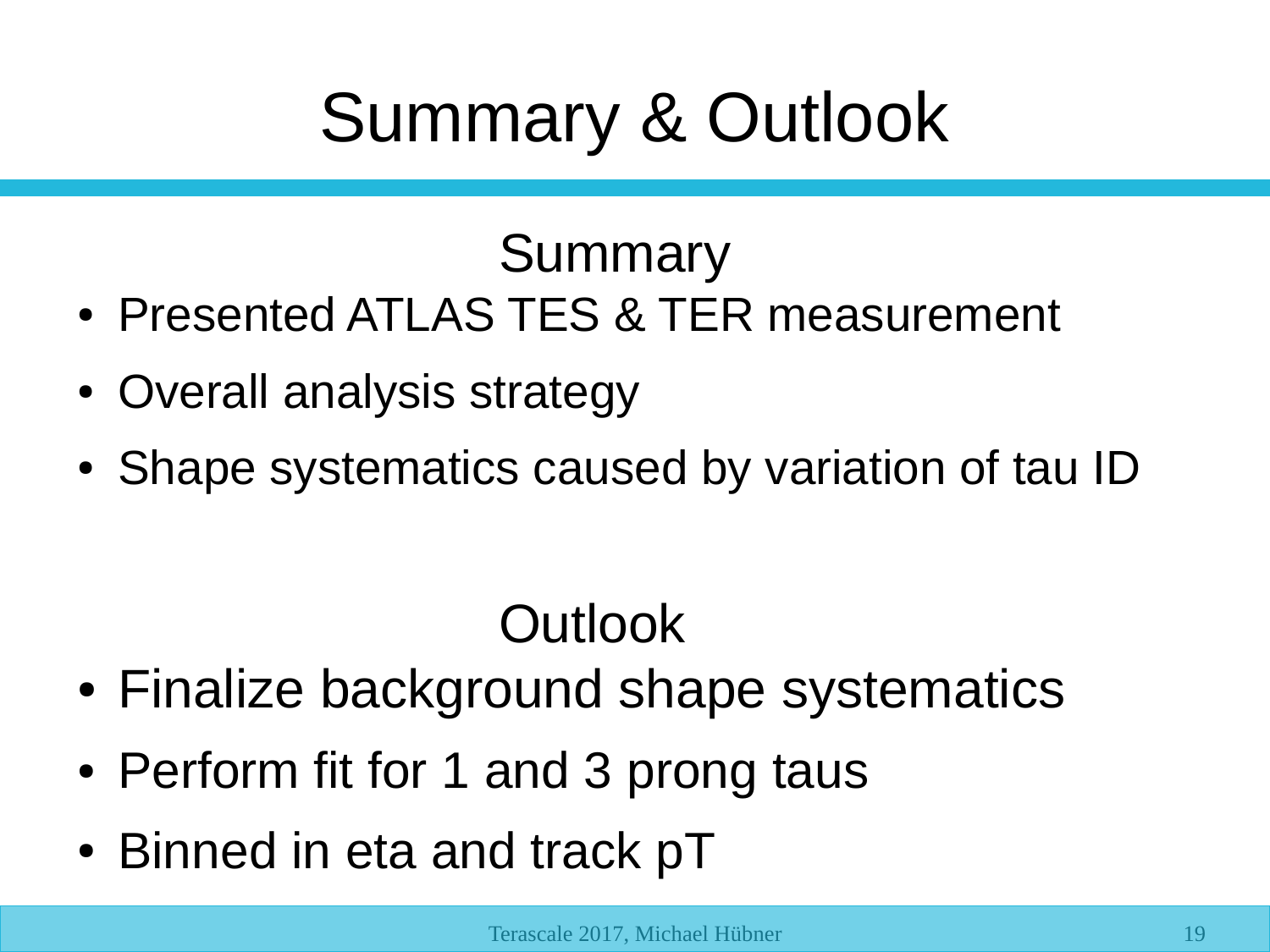#### Backup